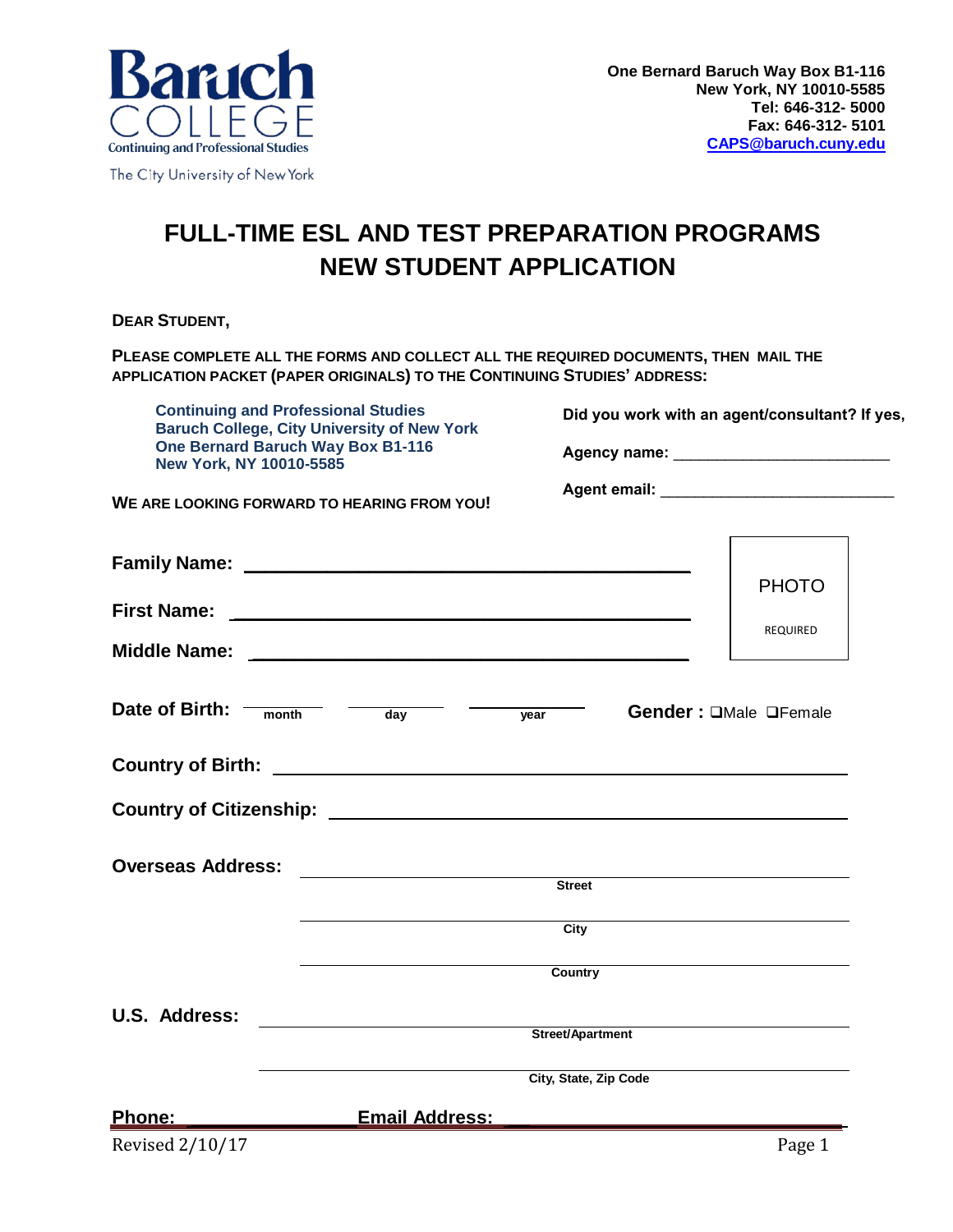#### **When would you like to begin your studies?** *Please check one (If you are applying to a Test Preparation*

*program, please circle the program name below)***:**

| Academic Intensive English Program |        |  | <b>TOEFL/GMAT/GRE Preparation Program</b> |                  |  |  |
|------------------------------------|--------|--|-------------------------------------------|------------------|--|--|
|                                    | Fall   |  | $\Box$ Fall $\Box$                        | $\Box$ Fall II   |  |  |
|                                    | Winter |  | $\Box$ Winter I                           | $\Box$ Winter II |  |  |
| ❏                                  | Spring |  | $\Box$ Spring I                           | $\Box$ Spring II |  |  |
|                                    | Summer |  | □ Summer I                                | $\Box$ Summer II |  |  |

#### **I-20 Request (For F-1 Student Visa)** *Please check one***:**

 $\Box$ New Student – applying from overseas  $\Box$ New Student – change of non-immigrant status

#### **I-20 Number of Semesters** *Please check one***:**

|  | $\Box$ 1 semester |  | $\Box$ 2 semesters |  | $\Box$ 3 semesters |  | $\Box$ 4 semesters |
|--|-------------------|--|--------------------|--|--------------------|--|--------------------|
|--|-------------------|--|--------------------|--|--------------------|--|--------------------|

#### **Shipping** *Please check one***:**

- Will pick up from ISSC office on Baruch College campus
- Mail overseas
- Mail within U.S.

#### **Type of Financial Support** *Please check one***:**

- **□** Student's own original bank statement<sup>\*</sup> on letterhead in English and U.S. dollars or local currency.<br>□ Overseas family letter of support and original bank statement<sup>\*</sup> on letterhead in English and U.S.
- Overseas family letter of support and original bank statement\* on letterhead in English and U.S. dollars or local currency.
- U.S. sponsor's affidavit of support and original bank statement\* on letterhead.

*\* An official document including account number and present balance.*

#### **Payment Enclosed** *Please check one***:**

**□\$400 Tuition Deposit** *(non-refundable)* □Fall Term □Winter Term □Spring Term □Summer Term

#### **Payment Method** *Please check one***:**

- □ Certified Bank Check<br>□ Monev Order
- □ Money Order<br>□ Credit Card

Credit Card *Please check:* **American Express EMasterCard EVisa EDiscover** 

| <b>Billing Address</b> |                | <b>Credit Card Number</b>  |
|------------------------|----------------|----------------------------|
|                        |                | month/year                 |
| City                   | State/Province |                            |
|                        |                |                            |
| Zip/Postal Code        | Country        | <b>CVV (Security Code)</b> |

*I certify that the information provided in this application is accurate and complete.*

Signature Date **Date** 

#### **YOU MUST ALSO SUBMIT A COPY OF YOUR PASSPORT WITH YOUR APPLICATION.**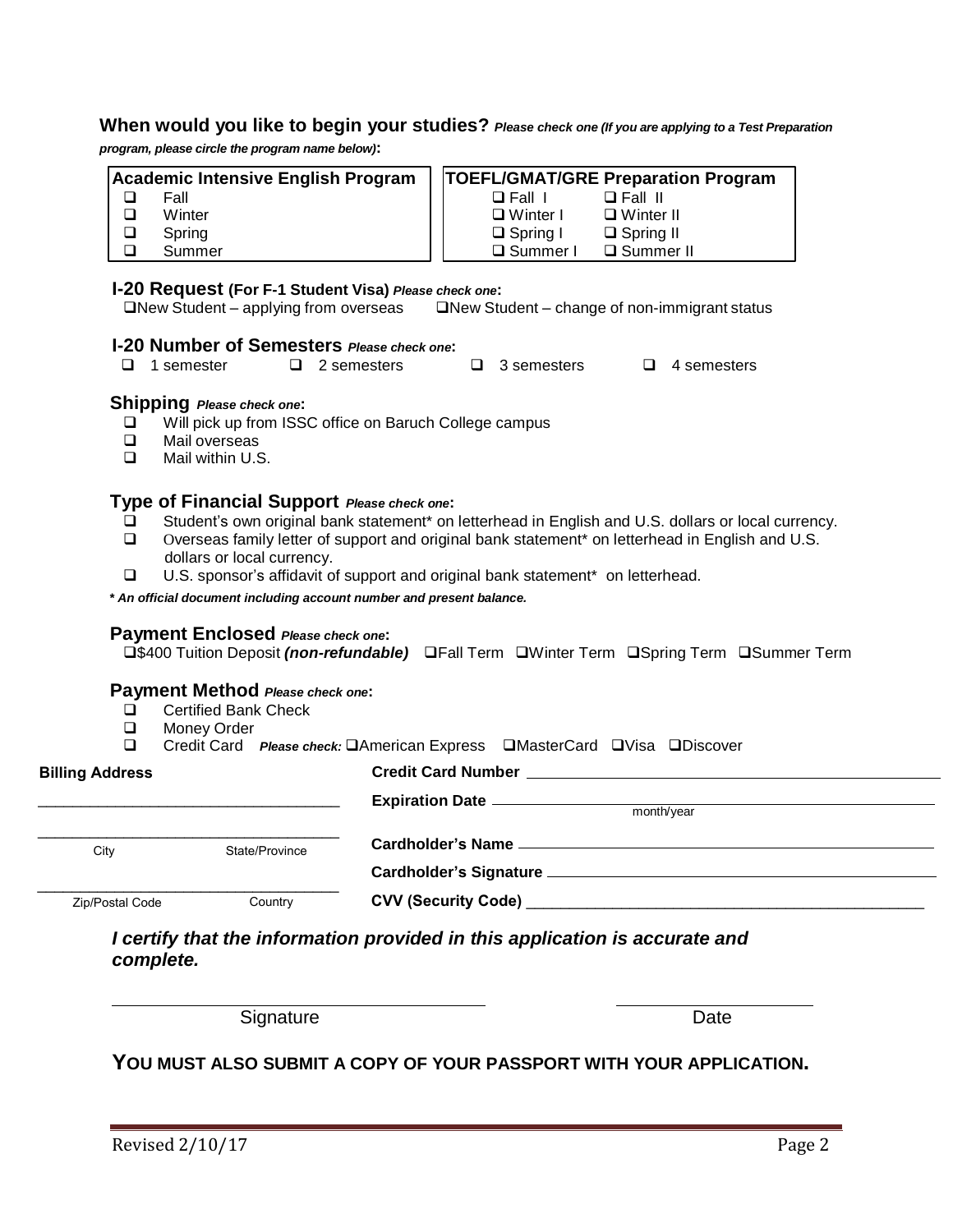### **CONFIDENTIAL DECLARATION AND CERTIFICATE OF FINANCE**

This declaration is for international students who plan to study at Baruch. Before you answer the declaration on this form, look at the chart below that tells you how many U.S. dollars you will need for tuition and other expenses for each academic year. A Certificate of Eligibility (SEVIS I-20) will not be issued until the student and his/her sponsor(s) have signed, notarized and returned this form to the International Student Service Center. The certification is for the entire period of study at Baruch College's Continuing & Professional Studies (CAPS).

**ESTIMATE OF EXPENSES FOR AN INDIVIDUAL STUDENT AT CAPS PROGRAM FOR THE ACADEMIC YEAR 2015-2016** 

| <b>PROGRAM</b>                 |                             | <b>1 SEMESTER</b> |          | <b>2 SEMESTERS</b> |    | <b>3 SEMESTERS</b> |    | <b>4 SEMESTERS</b> |  |
|--------------------------------|-----------------------------|-------------------|----------|--------------------|----|--------------------|----|--------------------|--|
| <b>AIEP</b>                    | <b>TUITION</b>              | \$                | 2,900.00 | \$<br>5,800.00     | \$ | 8,700.00           | \$ | 11,600.00          |  |
| (full-time ESL)                | LIVING EXPENSES             | \$                | 3,000.00 | \$<br>6,000.00     | \$ | 9,000.00           | \$ | 12,000.00          |  |
|                                | <b>BOOKS &amp; SUPPLIES</b> | \$                | 80.00    | \$<br>160.00       | \$ | 240.00             | \$ | 320.00             |  |
|                                | <b>TOTAL</b>                | \$                | 5,980.00 | \$<br>11,960.00    | \$ | 17,940.00          | \$ | 23,920.00          |  |
| <b>TEST</b>                    |                             |                   |          |                    |    |                    |    |                    |  |
| <b>PREPARATION</b>             | <b>TUITION</b>              | \$                | 3,600.00 | \$<br>7,200.00     | \$ | 10,800.00          | \$ | 14,400.00          |  |
| (Intensive)<br>TOEFL/GMAT/GRE) | LIVING EXPENSES             | \$                | 3,000.00 | \$<br>6,000.00     | \$ | 9,000.00           | \$ | 12,000.00          |  |
|                                | <b>BOOKS &amp; SUPPLIES</b> | \$                | 25.00    | \$<br>50.00        | \$ | 75.00              | \$ | 200.00             |  |
|                                | <b>TOTAL</b>                | \$                | 6,625.00 | \$<br>13,250.00    | \$ | 19,875.00          | \$ | 26,600.00          |  |

#### **THE CURRENT FIGURES ARE SUBJECT CHANGE**

MARRIED—Add \$7,500 per year for accompanying husband/wife CHILDREN—Add \$5,000 per year per accompanying child

IF HUSBAND/WIFE OR CHILDREN RESIDE WITH YOU IN THE U.S., PLEASE COMPLETE THE FOLLOWING: Dependent husband/wife and children of the F-1 student who are seeking entry/reentry to the U.S.:

| NAME: FAMILY, | <b>FIRST</b> | <b>RELATIONSHIP DATE OF</b><br><b>TO STUDENT</b> | <b>BIRTH</b> | <b>COUNTRY OF</b><br><b>BIRTH</b> | <b>COUNTRY OF</b><br><b>CITIZENSHIP</b> |
|---------------|--------------|--------------------------------------------------|--------------|-----------------------------------|-----------------------------------------|
|               |              |                                                  |              |                                   |                                         |
|               |              |                                                  |              |                                   |                                         |
|               |              |                                                  |              |                                   |                                         |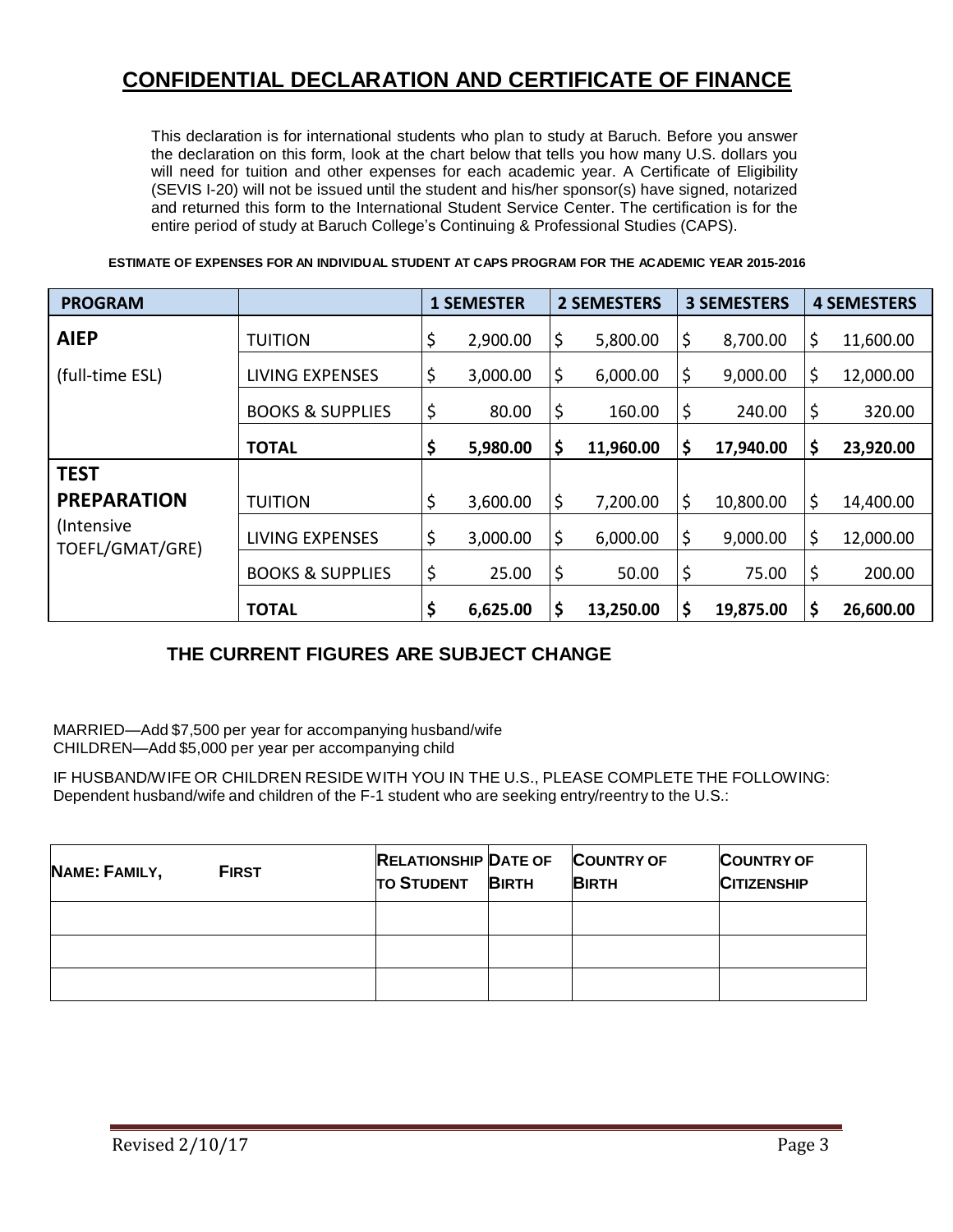### **SOURCES OF FUNDS**

| А.<br><b>PERSONAL SAVINGS</b>                                                                                                                                                                                                                                                                                                                                                                                                                               |    |
|-------------------------------------------------------------------------------------------------------------------------------------------------------------------------------------------------------------------------------------------------------------------------------------------------------------------------------------------------------------------------------------------------------------------------------------------------------------|----|
| □ Student's original bank statement in U.S. dollar equivalent, showing the<br>latest balance.                                                                                                                                                                                                                                                                                                                                                               | \$ |
| <b>SPONSOR SAVINGS</b><br>В.                                                                                                                                                                                                                                                                                                                                                                                                                                |    |
| 1. Your sponsor's original bank statement in U.S. dollar equivalent, showing<br>the latest balance                                                                                                                                                                                                                                                                                                                                                          |    |
| 2. A sponsor's letter, which:<br>$\Box$ Gives you permission to use said funds for your educational purposes<br>$\Box$ States how much of those funds will be used to cover your educational<br>expenses per year                                                                                                                                                                                                                                           |    |
| 3. Proof that these funds will be available for the entire length of your study<br>Include any 1 of the following:<br>□ Verification of employment on letterhead stationary (If self-employed,<br>income estimated by a bank or private accountant)<br>$\Box$ Most recent income tax documentation (For U.S. citizens, this would be<br>the W-2 form)<br>$\Box$ Property estimate issued by a certified accountant<br>$\Box$ Certificate of stocks or bonds |    |
|                                                                                                                                                                                                                                                                                                                                                                                                                                                             |    |
| C.<br>YOUR GOVERNMENT (ONLY IF YOU HAVE FUNDS FROM<br><b>YOUR GOVERNMENT)</b>                                                                                                                                                                                                                                                                                                                                                                               |    |
| 1. How much will your government pay for your expenses while you are at                                                                                                                                                                                                                                                                                                                                                                                     |    |
| Baruch?                                                                                                                                                                                                                                                                                                                                                                                                                                                     |    |
| 2. What is the name of the government agency that will pay your expenses?                                                                                                                                                                                                                                                                                                                                                                                   |    |
|                                                                                                                                                                                                                                                                                                                                                                                                                                                             |    |
| <b>Name of Government Agency</b>                                                                                                                                                                                                                                                                                                                                                                                                                            |    |
| 3. Enclose with this form, a signed copy of your letter of award from the<br>appropriate government agency to certify its accuracy                                                                                                                                                                                                                                                                                                                          | \$ |
| Other Sources of Income (i.e., loans, personal income, or<br>D.<br>travel grants)                                                                                                                                                                                                                                                                                                                                                                           |    |
| Please be specific:                                                                                                                                                                                                                                                                                                                                                                                                                                         |    |
|                                                                                                                                                                                                                                                                                                                                                                                                                                                             |    |
|                                                                                                                                                                                                                                                                                                                                                                                                                                                             |    |
|                                                                                                                                                                                                                                                                                                                                                                                                                                                             |    |
| If your sponsor is a company, please submit most recent profit/loss<br>statement                                                                                                                                                                                                                                                                                                                                                                            | \$ |
| <b>LIVING EXPENSES/ROOM &amp; BOARD</b><br>Е.                                                                                                                                                                                                                                                                                                                                                                                                               |    |
| Will you receive living expenses and/or room & board from a friend or<br>relative? If yes, please include:                                                                                                                                                                                                                                                                                                                                                  |    |
| 1. A notarized room & board letter                                                                                                                                                                                                                                                                                                                                                                                                                          |    |
| 2. A copy of the deed or lease or rent receipt of property                                                                                                                                                                                                                                                                                                                                                                                                  |    |
|                                                                                                                                                                                                                                                                                                                                                                                                                                                             |    |

**TOTAL (A+B+C+D+E) \$**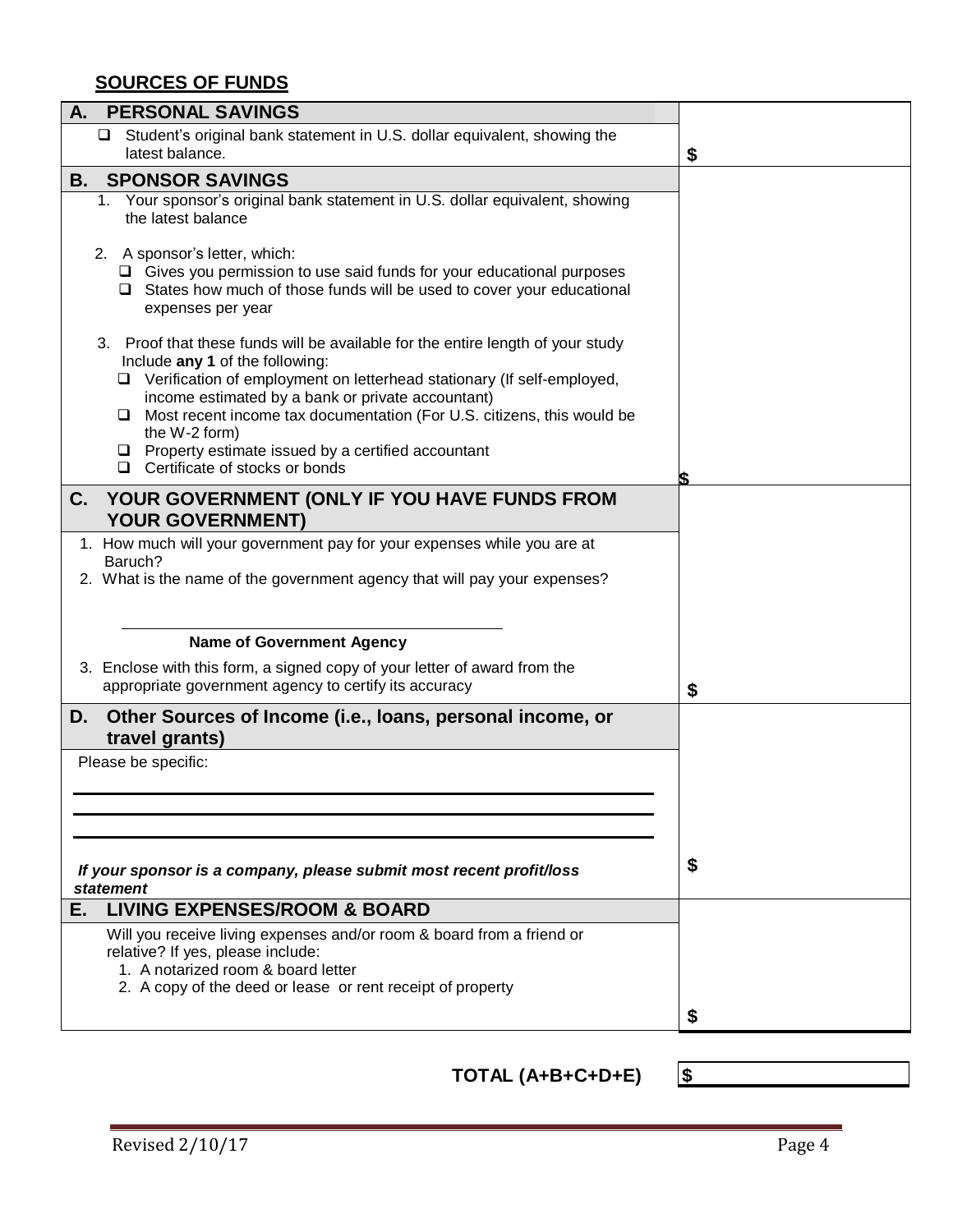I/We hereby certify that the above information is accurate and that I/We am/are aware of the full cost of education at Baruch College as outlined on the first page of this form and that the funds are available and will be provided for the entire course of study.

STUDENT'S NAME (PLEASE PRINT) STUDENT'S SIGNATURE

SPONSOR'S NAME (PLEASE PRINT) SPONSOR'S SIGNATURE

DATE

ADDRESS

RELATIONSHIP TO STUDENT

**NOTES REGARDING FURTHER DOCUMENTATION—Official and original documents must be provided**

- **All documents must be in English and in equivalent U.S. dollars. If not possible, translations of documents will be accepted if signed and sealed by an appropriate government or bank official.**
- **All supporting documentation must not be older than 3 months.**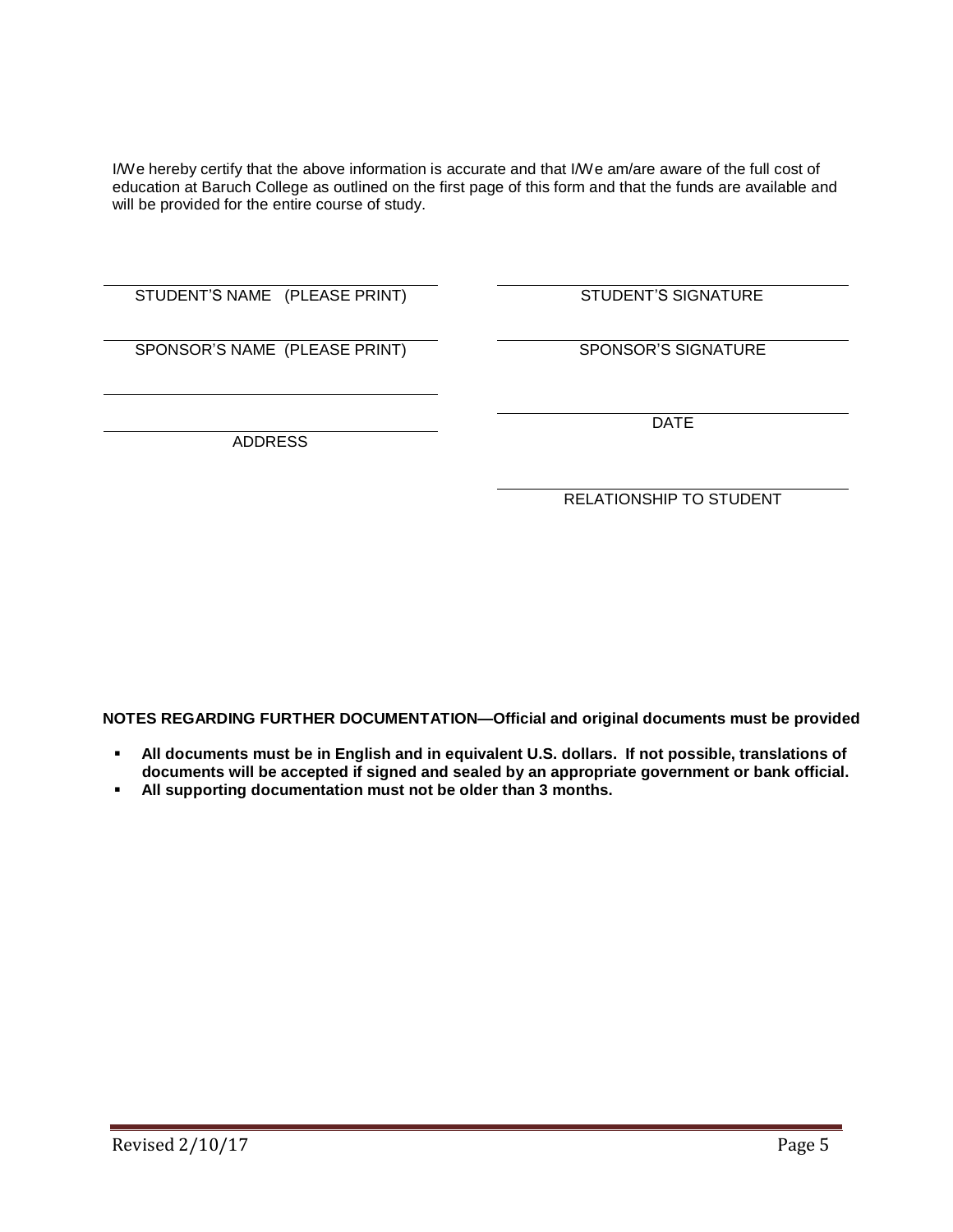# **Affidavit of Support Form**

I  $\frac{1}{1}$  , hereby certify that the financial *(Sponsor's Name)*

information that I have presented is current and accurate. I am aware of the

full tuition for this program as outlined and give

**EXECUTE:** the authority to use these funds while *(Student's Name)*

studying in the United States. I am also taking financial responsibility for supplying

all necessary academic fees, book fees, and living expenses for this student.

*(Sponsor's Signature)*